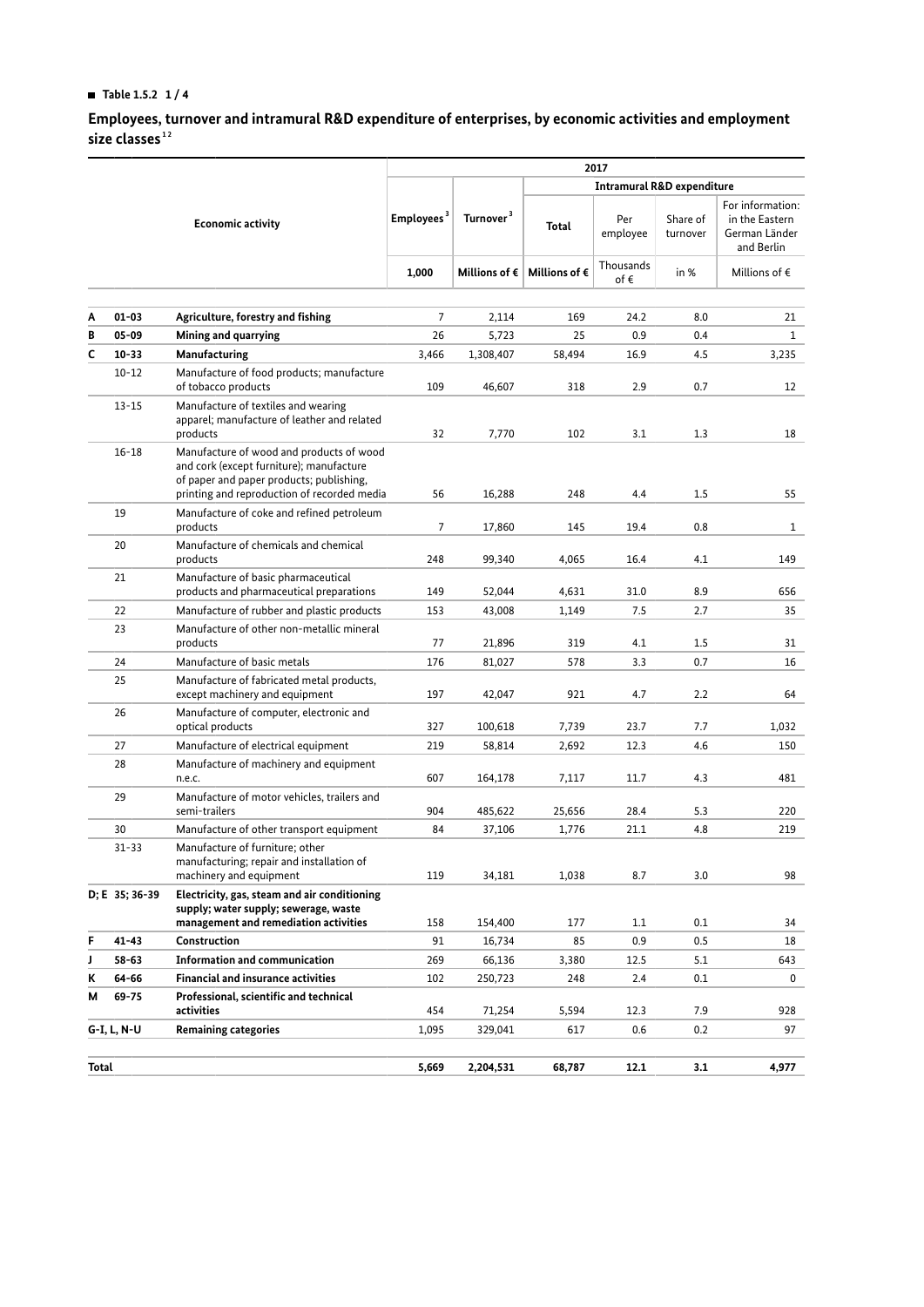## **HI Table 1.5.2 2 / 4**

**Employees, turnover and intramural R&D expenditure of enterprises, by economic activities and employment size classes [1](#page-3-0) [2](#page-3-1)**

|                 |                                |                                   |           | 2017                   |                                       |                            |                      |                                                                   |  |  |
|-----------------|--------------------------------|-----------------------------------|-----------|------------------------|---------------------------------------|----------------------------|----------------------|-------------------------------------------------------------------|--|--|
|                 |                                |                                   |           |                        | <b>Intramural R&amp;D expenditure</b> |                            |                      |                                                                   |  |  |
|                 | <b>Employment size classes</b> |                                   |           | Turnover <sup>3</sup>  | Total                                 | Per<br>employee            | Share of<br>turnover | For information:<br>in the Eastern<br>German Länder<br>and Berlin |  |  |
|                 |                                |                                   | 1.000     | Millions of $\epsilon$ | Millions of $\epsilon$                | Thousands<br>of $\epsilon$ | in %                 | Millions of $\epsilon$                                            |  |  |
|                 |                                |                                   |           |                        |                                       |                            |                      |                                                                   |  |  |
|                 |                                | <b>Enterprises with employees</b> |           |                        |                                       |                            |                      |                                                                   |  |  |
| less than 100   |                                |                                   | 305       | 80,734                 | 3,154                                 | 10.3                       | 3.9                  | 884                                                               |  |  |
| 100             | to                             | 249                               | 347       | 85,690                 | 2,571                                 | 7.4                        | 3.0                  | 496                                                               |  |  |
| 250             | to                             | 499                               | 372       | 116,946                | 3,160                                 | 8.5                        | 2.7                  | 335                                                               |  |  |
|                 |                                | Sub-total                         | 1,024     | 283,370                | 8,885                                 | 8.7                        | 3.1                  | 1,715                                                             |  |  |
| 500             | to                             | 999                               | 438       | 160,043                | 4,099                                 | 9.4                        | 2.6                  | 348                                                               |  |  |
| 1,000           | to                             | 1,999                             | 530       | 198,239                | 5,822                                 | 11.0                       | 2.9                  | 396                                                               |  |  |
| 2,000           | to                             | 4,999                             | 653       | 277,788                | 7,571                                 | 11.6                       | 2.7                  | 499                                                               |  |  |
| 5,000           | to                             | 9,999                             | 475       | 204,291                | 6,771                                 | 14.3                       | 3.3                  | 284                                                               |  |  |
| 10,000 and more |                                | 2,550                             | 1,080,800 | 35,639                 | 14.0                                  | 3.3                        | 1,736                |                                                                   |  |  |
|                 |                                | Sub-total                         | 4,645     | 1,921,161              | 59,902                                | 12.9                       | 3.1                  | 3,263                                                             |  |  |
| Total           |                                |                                   | 5,669     | 2,204,531              | 68,787                                | 12.1                       | 3.1                  | 4,977                                                             |  |  |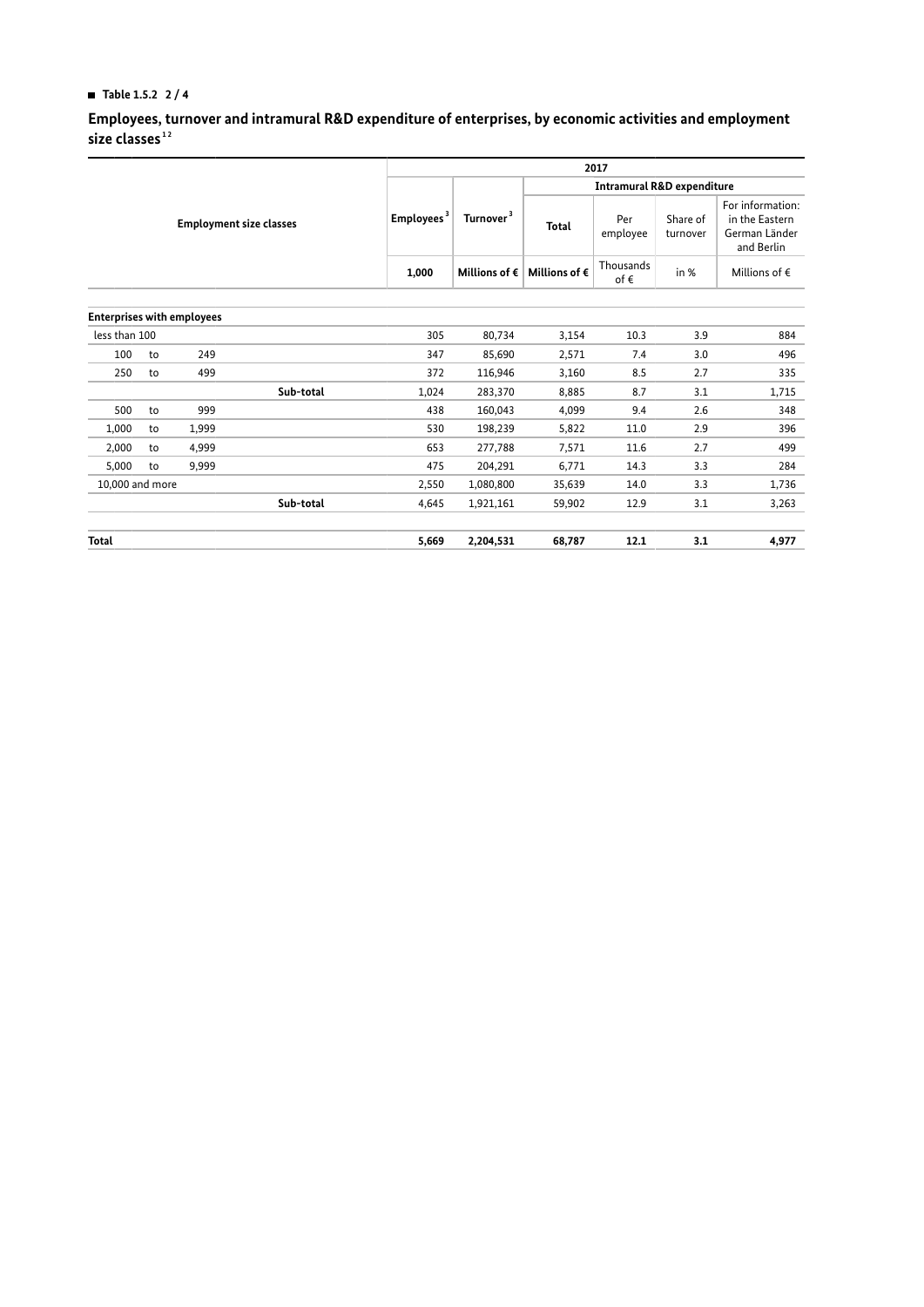## **HI Table 1.5.2 3 / 4**

**Employees, turnover and intramural R&D expenditure of enterprises, by economic activities and employment size classes [1](#page-3-0) [2](#page-3-1)**

|                          |                                                  |                                                                                                                                                                                 | 2019                   |                       |                                                 |                  |                      |                                                                   |  |
|--------------------------|--------------------------------------------------|---------------------------------------------------------------------------------------------------------------------------------------------------------------------------------|------------------------|-----------------------|-------------------------------------------------|------------------|----------------------|-------------------------------------------------------------------|--|
| <b>Economic activity</b> |                                                  |                                                                                                                                                                                 |                        |                       | <b>Intramural R&amp;D expenditure</b>           |                  |                      |                                                                   |  |
|                          |                                                  |                                                                                                                                                                                 | Employees <sup>3</sup> | Turnover <sup>3</sup> | Total                                           | Per<br>employee  | Share of<br>turnover | For information:<br>in the Eastern<br>German Länder<br>and Berlin |  |
|                          |                                                  |                                                                                                                                                                                 | 1,000                  |                       | Millions of $\epsilon$   Millions of $\epsilon$ | Thousands<br>of€ | in %                 | Millions of $\epsilon$                                            |  |
| A                        | $01 - 03$                                        | Agriculture, forestry and fishing                                                                                                                                               | 8                      | 2,205                 | 185                                             | 24.2             | 8.4                  | 23                                                                |  |
| B                        | $05 - 09$                                        | Mining and quarrying                                                                                                                                                            | 24                     | 3,395                 | 20                                              | 0.8              | 0.6                  | $\mathbf{1}$                                                      |  |
| C                        | $10 - 33$                                        | Manufacturing                                                                                                                                                                   | 3,669                  | 1,374,254             | 64,361                                          | 17.5             | 4.7                  | 3,570                                                             |  |
|                          | $10 - 12$                                        | Manufacture of food products; manufacture                                                                                                                                       |                        |                       |                                                 |                  |                      |                                                                   |  |
|                          |                                                  | of tobacco products                                                                                                                                                             | 111                    | 49,535                | 337                                             | 3.0              | 0.7                  | 13                                                                |  |
|                          | $13 - 15$                                        | Manufacture of textiles and wearing<br>apparel; manufacture of leather and related<br>products                                                                                  | 39                     | 10,825                | 115                                             | 2.9              | 1.1                  | 20                                                                |  |
|                          | $16 - 18$                                        | Manufacture of wood and products of wood<br>and cork (except furniture); manufacture<br>of paper and paper products; publishing,<br>printing and reproduction of recorded media | 57                     | 16,345                | 232                                             | 4.1              | 1.4                  | 41                                                                |  |
|                          | 19                                               | Manufacture of coke and refined petroleum<br>products                                                                                                                           | $\overline{7}$         | 23,064                | 159                                             | 22.4             | 0.7                  | $\mathbf{1}$                                                      |  |
|                          | 20                                               | Manufacture of chemicals and chemical<br>products                                                                                                                               | 257                    | 104,493               | 4,411                                           | 17.1             | 4.2                  | 156                                                               |  |
|                          | 21                                               | Manufacture of basic pharmaceutical<br>products and pharmaceutical preparations                                                                                                 | 141                    | 50,077                | 5,434                                           | 38.6             | 10.9                 | 786                                                               |  |
|                          | 22<br>Manufacture of rubber and plastic products |                                                                                                                                                                                 | 162                    | 44,660                | 1,333                                           | 8.2              | 3.0                  | 35                                                                |  |
|                          | 23                                               | Manufacture of other non-metallic mineral<br>products                                                                                                                           | 87                     | 23,770                | 376                                             | 4.3              | 1.6                  | 36                                                                |  |
|                          | 24                                               | Manufacture of basic metals                                                                                                                                                     | 170                    | 80,932                | 543                                             | 3.2              | 0.7                  | 19                                                                |  |
|                          | 25                                               | Manufacture of fabricated metal products,<br>except machinery and equipment                                                                                                     | 239                    | 50,254                | 1,024                                           | 4.3              | 2.0                  | 71                                                                |  |
|                          | 26                                               | Manufacture of computer, electronic and<br>optical products                                                                                                                     | 361                    | 104,296               | 8,721                                           | 24.2             | 8.4                  | 946                                                               |  |
|                          | 27                                               | Manufacture of electrical equipment                                                                                                                                             | 216                    | 62,246                | 2,695                                           | 12.5             | 4.3                  | 159                                                               |  |
|                          | 28                                               | Manufacture of machinery and equipment                                                                                                                                          |                        |                       |                                                 |                  |                      |                                                                   |  |
|                          |                                                  | n.e.c.                                                                                                                                                                          | 642                    | 185,254               | 7,450                                           | 11.6             | 4.0                  | 553                                                               |  |
|                          | 29                                               | Manufacture of motor vehicles, trailers and<br>semi-trailers                                                                                                                    | 944                    | 493,945               | 28,253                                          | 29.9             | 5.7                  | 287                                                               |  |
|                          | 30                                               | Manufacture of other transport equipment                                                                                                                                        | 100                    | 37,508                | 1,977                                           | 19.8             | 5.3                  | 317                                                               |  |
|                          | $31 - 33$                                        | Manufacture of furniture; other<br>manufacturing; repair and installation of<br>machinery and equipment                                                                         | 136                    | 37,049                | 1,299                                           | 9.5              | 3.5                  | 130                                                               |  |
|                          | D; E 35; 36-39                                   | Electricity, gas, steam and air conditioning<br>supply; water supply; sewerage, waste<br>management and remediation activities                                                  | 187                    | 163,706               | 187                                             | 1.0              | 0.1                  | 36                                                                |  |
| F                        | $41 - 43$                                        | Construction                                                                                                                                                                    | 104                    | 20,837                | 117                                             | 1.1              | 0.6                  | 29                                                                |  |
| J                        | $58 - 63$                                        | <b>Information and communication</b>                                                                                                                                            | 287                    | 65,316                | 4,295                                           | 14.9             | 6.6                  | 763                                                               |  |
| ĸ                        | 64-66                                            | <b>Financial and insurance activities</b>                                                                                                                                       | 115                    | 92,664                | 337                                             | 2.9              | 0.4                  | $\mathbf{1}$                                                      |  |
| М                        | $69 - 75$                                        | Professional, scientific and technical<br>activities                                                                                                                            | 450                    | 67,495                | 5,547                                           | 12.3             | 8.2                  | 939                                                               |  |
|                          | G-I, L, N-U                                      | <b>Remaining categories</b>                                                                                                                                                     | 1,321                  | 335,622               | 782                                             | 0.6              | 0.2                  | 128                                                               |  |
|                          |                                                  |                                                                                                                                                                                 |                        |                       |                                                 |                  |                      |                                                                   |  |
| Total                    |                                                  |                                                                                                                                                                                 | 6,164                  | 2,125,494             | 75,830                                          | 12.3             | 3.6                  | 5,489                                                             |  |